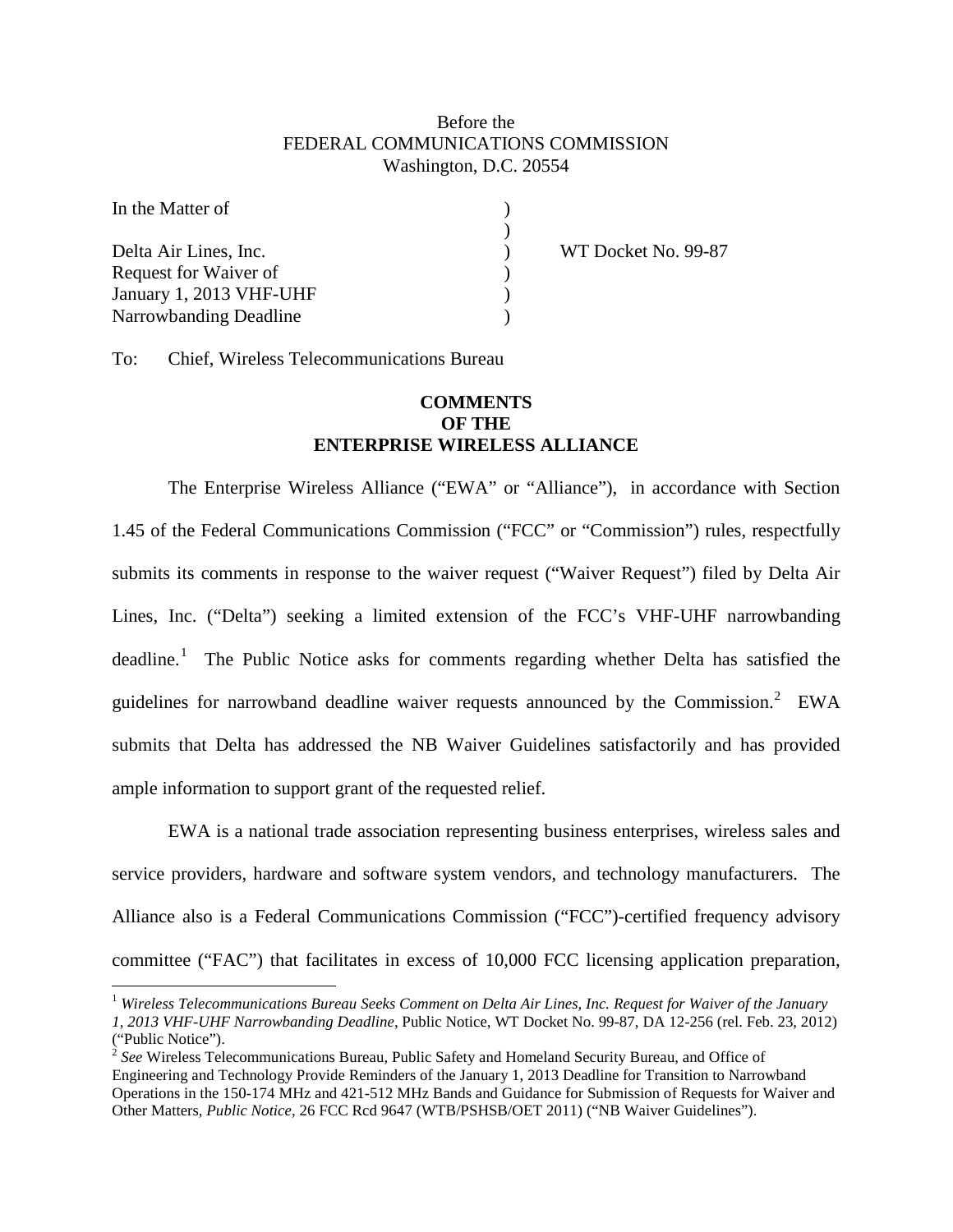frequency selection, and certification transactions annually. As a FAC and on behalf of its business, industrial and commercial members that operate in the VHF-UHF bands that are subject to the narrowbanding requirement, the Alliance has a direct interest in the matters herein.

EWA has worked closely with the Commission and with members of the land mobile radio ("LMR") community in assisting the industry as it prepares to meet the upcoming January 1, 2013 narrowbanding deadline. The Alliance has conducted numerous conference sessions, webinars, and licensee-specific meetings and calls regarding this very challenging obligation. In all cases, EWA has encouraged its members and others in the LMR industry to prepare for narrowbanding well in advance of the deadline and not to assume that the Commission will grant waivers to those who have been dilatory in their planning and/or implementation.

However, EWA also has recognized that there will be licensees who, despite their best efforts, are not able to fulfill the narrowbanding requirement precisely in accordance with the FCC's schedule. The FCC too has acknowledged that waiver relief might be appropriate for licensees who are able to demonstrate that: (i) they have worked diligently and in good faith to narrowband their systems expeditiously; (ii) their specific circumstances warrant a temporary extension of the deadline; and (iii) the amount of time for which a waiver is requested is no more than is reasonably necessary to complete the rebanding process.<sup>[3](#page-1-0)</sup> Delta has shown in its Waiver Request that it satisfies each of this three-pronged analysis.

The Waiver Request details Delta's acquisition of large amounts of equipment to replace equipment that is not capable of being narrowbanded. It states that the company expects to complete narrowbanding at 24 of its largest locations prior to the January 1, 2013 deadline, thereby achieving 60% compliance, but needs relief for its other facilities scattered throughout the country. The Waiver Request explains that the scale and geographic scope of Delta's

<span id="page-1-0"></span> <sup>3</sup> *Id*. at 3.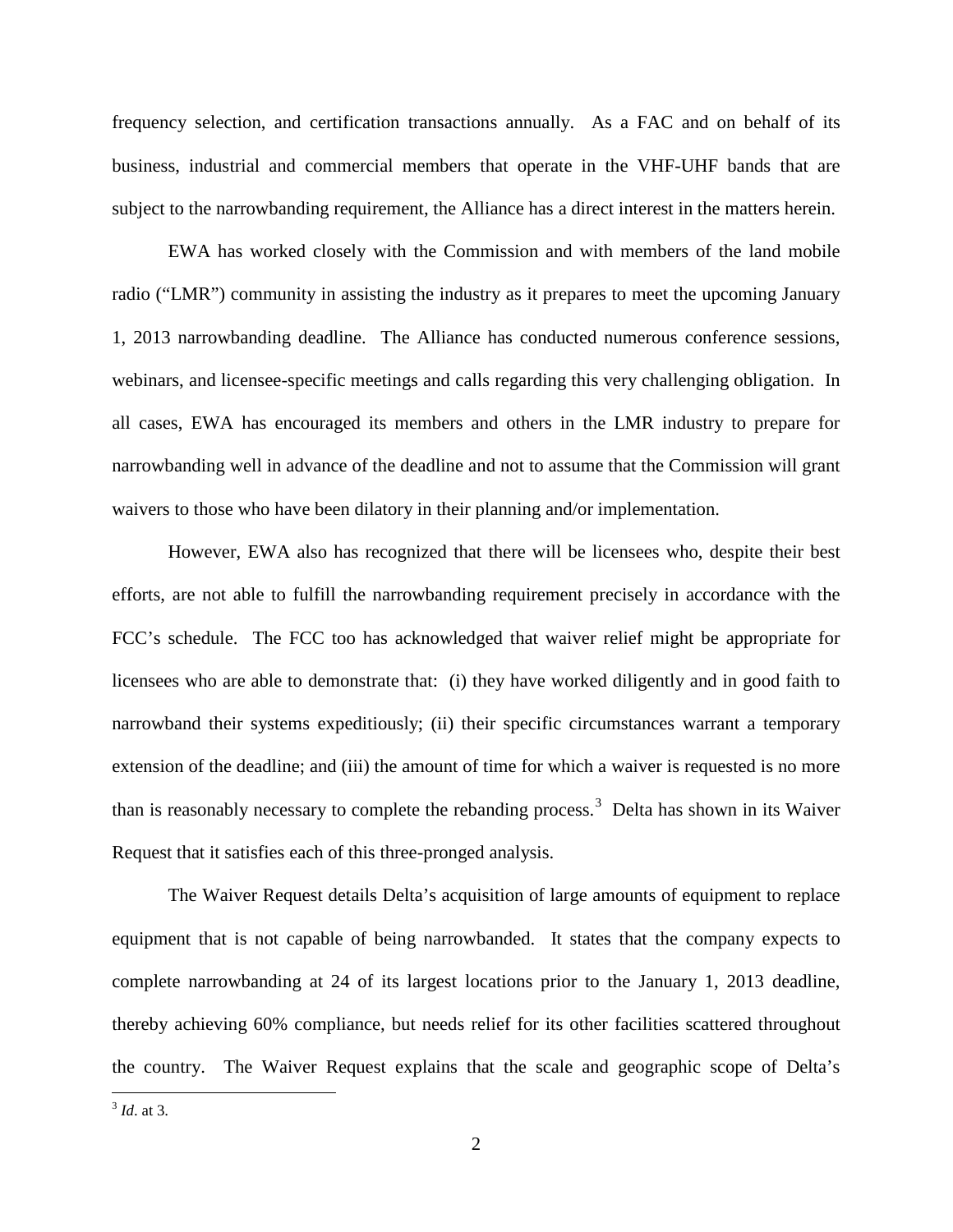facilities make narrowbanding its systems an unusually complex and lengthy process. It asks for a twelve-month extension, which, while not insignificant, is understandable in light of the number of stations that must be touched and the difficulty of accessing them due to airport security measures. In addition to these more general explanations, Delta has provided specific information in response to each of the eight factors listed in the NB Waiver Guidelines, information that further supports FCC grant of the waiver relief requested.

For the reasons described herein, EWA recommends that the FCC grant Delta's Waiver Request for a limited extension of the January 1, 2013 narrowbanding deadline.

## ENTERPRISE WIRELESS ALLIANCE

By:  $\sqrt{s}$ 

> Mark E. Crosby President/CEO 8484 Westpark Drive, Suite 630 McLean, Virginia 22102 (703) 528-5115

Counsel:

Elizabeth R. Sachs Lukas, Nace, Gutierrez & Sachs, LLP 8300 Greensboro Drive, Ste. 1200 McLean, VA 22102 (703) 584-8678

March 15, 2012